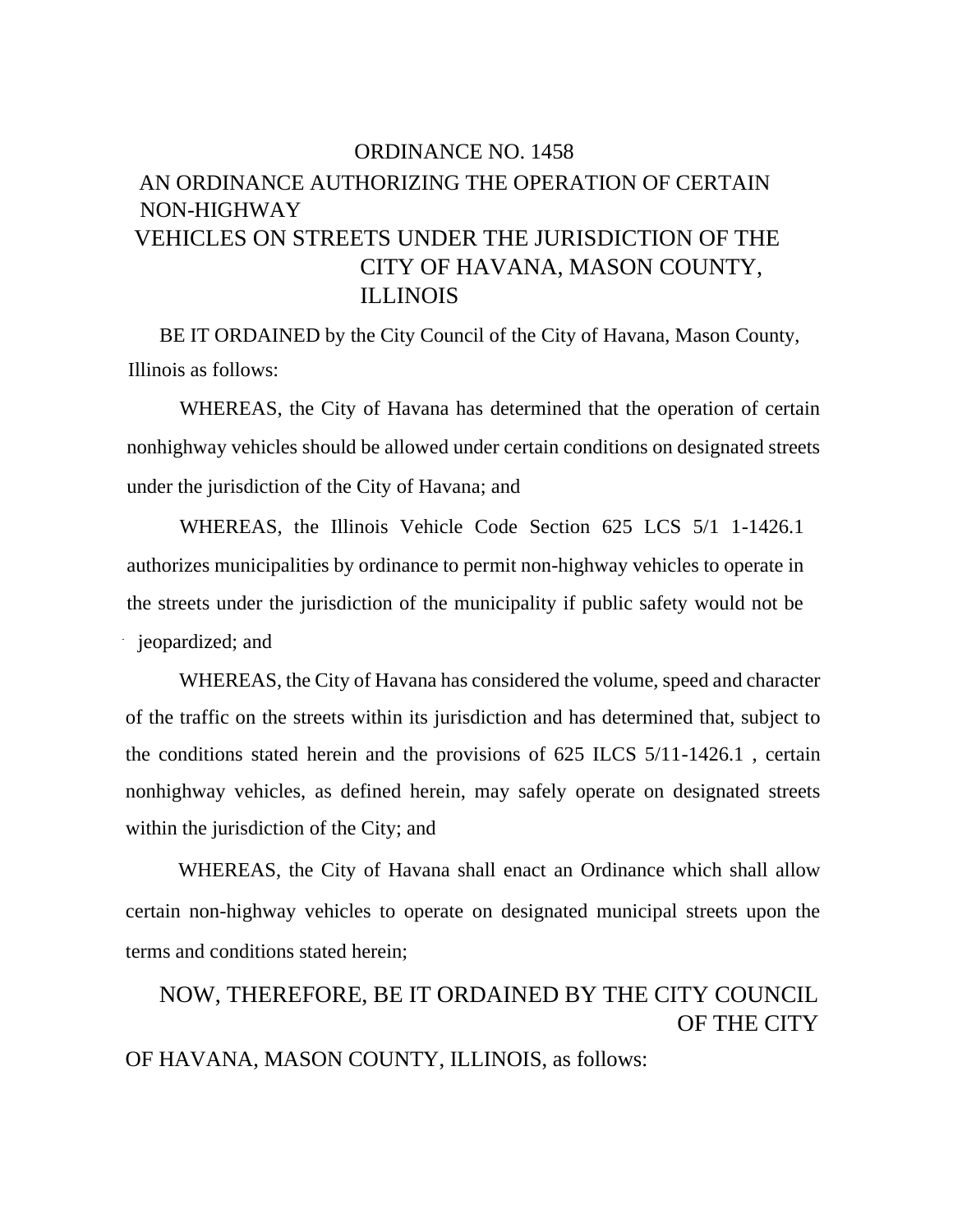A. Only non-highway vehicles, as defined and qualified herein, shall be allowed on designated City streets under the conditions as stated herein.

B. Definitions. As used in this Ordinance, the following terms shall have the meanings affixed as provided herein.

> 1 . A "Non-highway vehicle", means a motor vehicle not specifically designed to be used on a public highway, including:

> > a. A recreational off-highway vehicle, as defined by 625 ILCS 5/1-168.8, and commonly known as a IJTV or side-by-side.

2 "City Streets" means only the streets within the boundaries of the City of Havana designated for use of non-highway vehicles.

c. Requirements.

All persons wishing to operate an allowed non-highway vehicle on a designated City Street must ensure compliance with the following requirements:

> 1 . Proof of current liability insurance, as required by 625 ILCS 5/7601 and LCS 5/7-602.

> 2 Must be permitted by the City and have the vehicle inspected by an authorized UTV dealer or ASE certified mechanic.

> 3 Must display the permit(s) issued by the City on the front and rear of the vehicle at all times when operating the vehicle.

> 4 Must have a current, valid driver's license, and be at least 21 years of age.

5 Allowed non-highway vehicles must be equipped as follows:

a. Brakes and Brake Lights;

b. Turn Signals;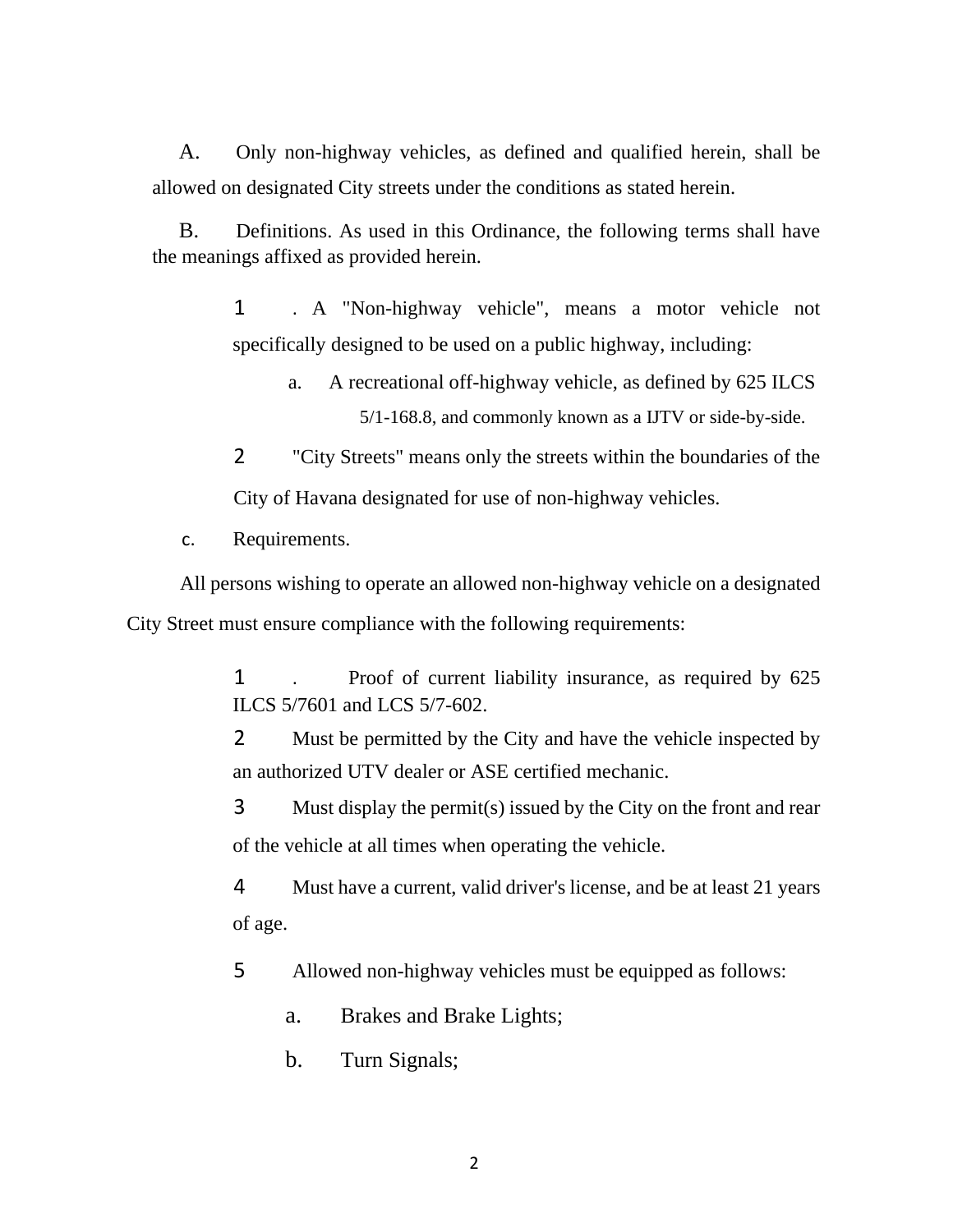- c. A Steering Wheel Apparatus;
- d. Tires;

**e**. Rearview Mirror:

- Approved "Slow Moving Vehicle" emblem on the rear of the vehicle (625 LCS 5/12-709);
- g. Headlight that emits a white light visible from a distance of 500 feet to the front which must be illuminated when in operation;
- h. Tail Lamp that emits a red light visible from at least 100 feet from the rear which must be illuminated when in operation;
- i. Red reflectorized warning devices in the rear, and amber reflectorized warning device in the front;

**j**-A functioning horn;

- k. A functioning seatbelt for each occupant of the nonhighway vehicle;
- Any additional requirements, which may be amended from time to time, included in 65 ILCS 5/11-1426.1 of the Illinois Motor Vehicle Code.

6. Must obey all traffic laws of the State of Illinois and the City of Havana.

7. Must be operated only on City streets, designated for use by nonhighway vehicles. The designated City streets and permitted crossing routes are identified on the attachment hereto, labeled as Exhibit A, and by reference made a part of this Ordinance.

- 8. Must not be operated in excess of posted speed limits.
- 9. May only be operated with headlights and taillights lighted.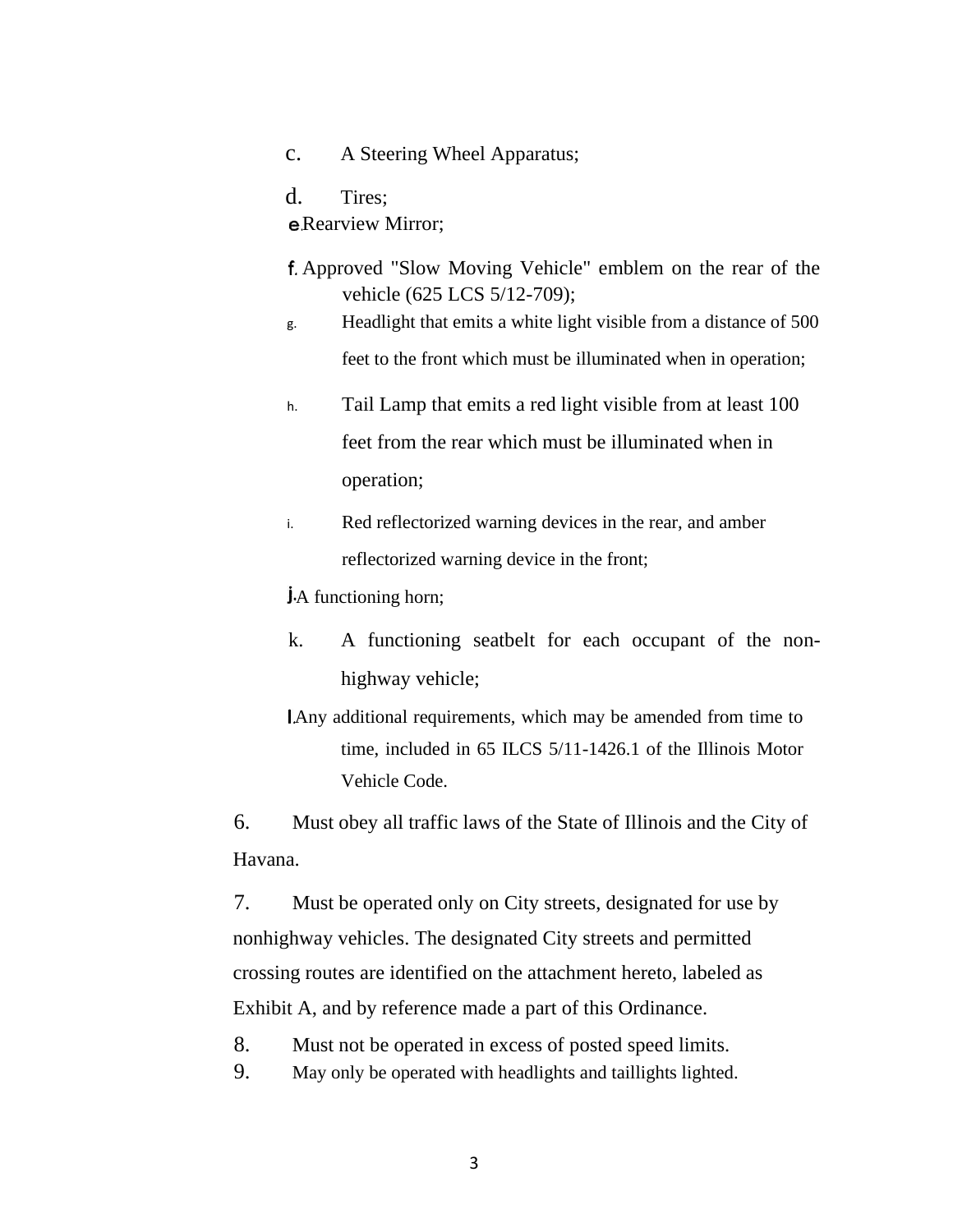1 0. A person operating or who is in actual physical control of an allowed non-highway vehicle as described herein on a roadway while under the influence is subject to Section 11-500 through 11-502 of the Illinois Compiled Statutes (625 ILCS 5/11-500 through 625 LCS 5/11502).

11. Non-highway vehicles shall not be operated on sidewalks.

12. Non-highway vehicles may not be operated on streets and highways and roads under the jurisdiction of the Illinois Department of Transportation, except to cross in a path 90 degrees or as direct as possible, and only at designated crossing points.

13. Non-highway vehicles must yield the right-of-way to overtaking vehicles at all times.

14. The non-highway vehicles are only allowed to park in handicapped designated parking spaces if the operator or passenger has a valid and displayed handicapped parking sticker.

15. May only be operated within the City from dawn until dusk.

16. Any front-facing passenger riding in non-highway vehicle not equipped with a windshield must wear eye protection at all times.

D. Permits.

IA. No person shall operate an allowed non-highway vehicle without first obtaining a permit from the Havana City Hall as provided herein. Permits shall be granted for a period of one (1) year, and shall run from May 1 through April 30 of the following year, with no pro-rations granted for partial years. The annual cost of the permit is \$100 per vehicle. Insurance coverage is to be verified to be in effect by the Havana Police Department when obtaining and renewing a permit.

4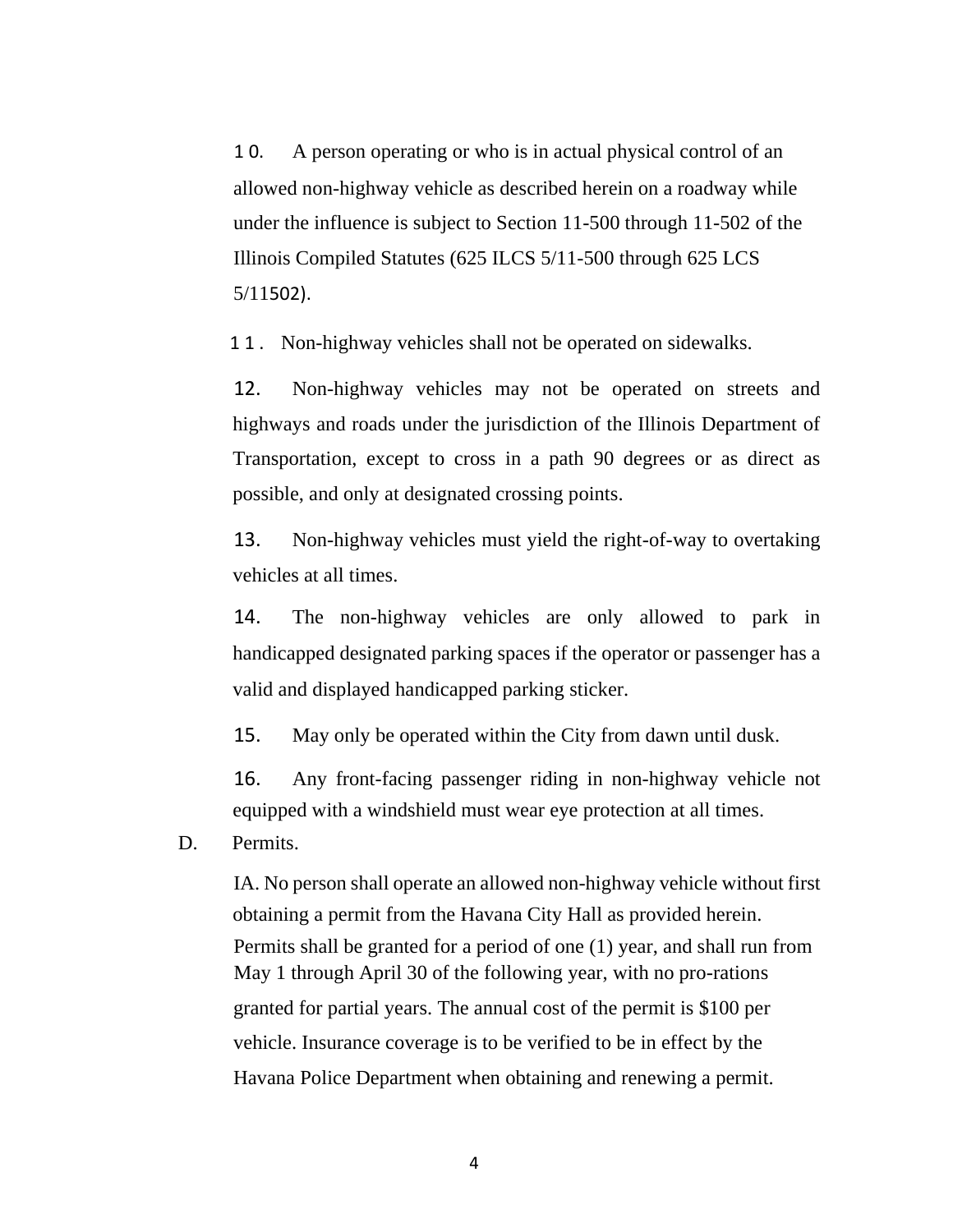1B. A temporary 5 day permit may be granted an applicant at a cost of \$50 per 5 day period. Each applicant for a 5 day permit shall fully comply with all provision of this ordinance, just as if an annual permit was requested.

2. Every application for a permit shall be made on a form supplied by the City.

3. No permit shall be granted unless the following conditions are met:

a. The vehicle must be inspected by an authorized IJTV dealer or ASE certified mechanic to insure that the vehicle is safe to operate on designated City streets and is in compliance with this Ordinance and with the State of Illinois Motor Vehicle

Code;

b. The applicant must provide evidence of insurance in compliance with the provisions of the Illinois Statutes regarding minimum liability insurance for passenger motor vehicles to be operated on the roads of the State of Illinois.

4. The City may suspend or revoke a permit granted hereunder upon a finding that the holder thereof has violated any provision of this Ordinance or there is evidence that permittee cannot safely operate an allowed non-highway vehicle on the designated roadways.

E. Violations.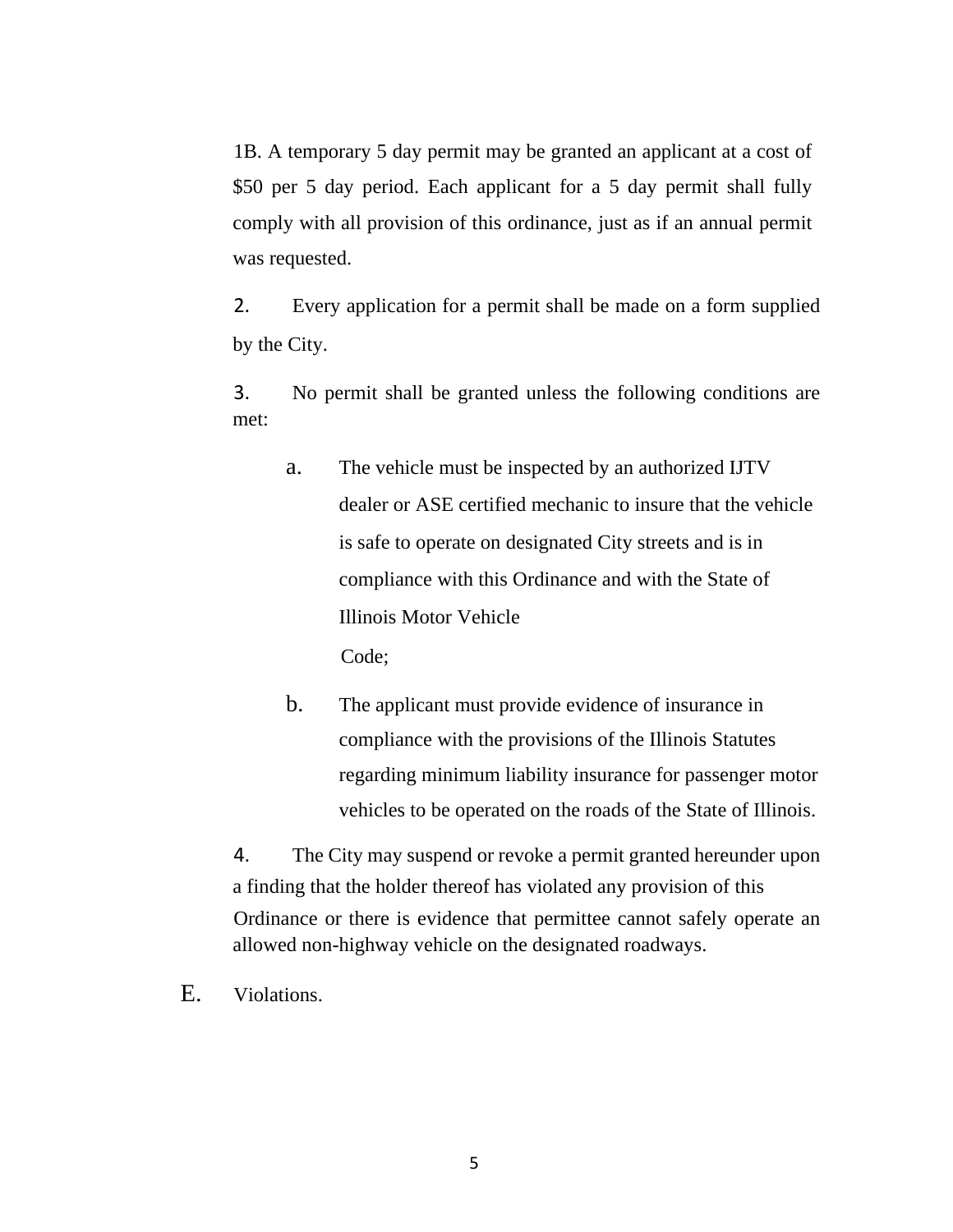1 . Any person who violates any provision of this Ordinance shall be guilty of a petty misdemeanor and shall be punished by a fine of not less than Two Hundred Fifty Dollars (\$250.00) and not more than Seven Hundred Fifty Dollars (\$750.00).

2 A permit for an allowed non-highway vehicle issued pursuant to this

Ordinance may be suspended by the City if (1) there is a material misrepresentation made upon the permit application, (2) the required liability insurance ceases to be in full force and effect, (3) there is evidence that the permitee can no longer safely operate the low speed vehicle, or

(4) the City feels that it is appropriate to insure the safety and wellbeing of the citizens of the City of Havana that the permit be suspended.

3 Repeat offenders may have their permits revoked by the City, by action of the City Council.

4 Any suspension or revocation of any permit as provided hereunder shall be in writing and shall be hand-delivered to the permitee, and/or sent by certified mail at the address on the permit application. Said suspension of revocation shall be in full force and effect immediately upon personal service, or upon the  $3<sup>rd</sup>$  day after the post mark of the certified mail receipt.

F. Miscellaneous.

1 . Should any section, clause or provision of this Ordinance be declared by Court to be invalid, the same shall not affect the validity of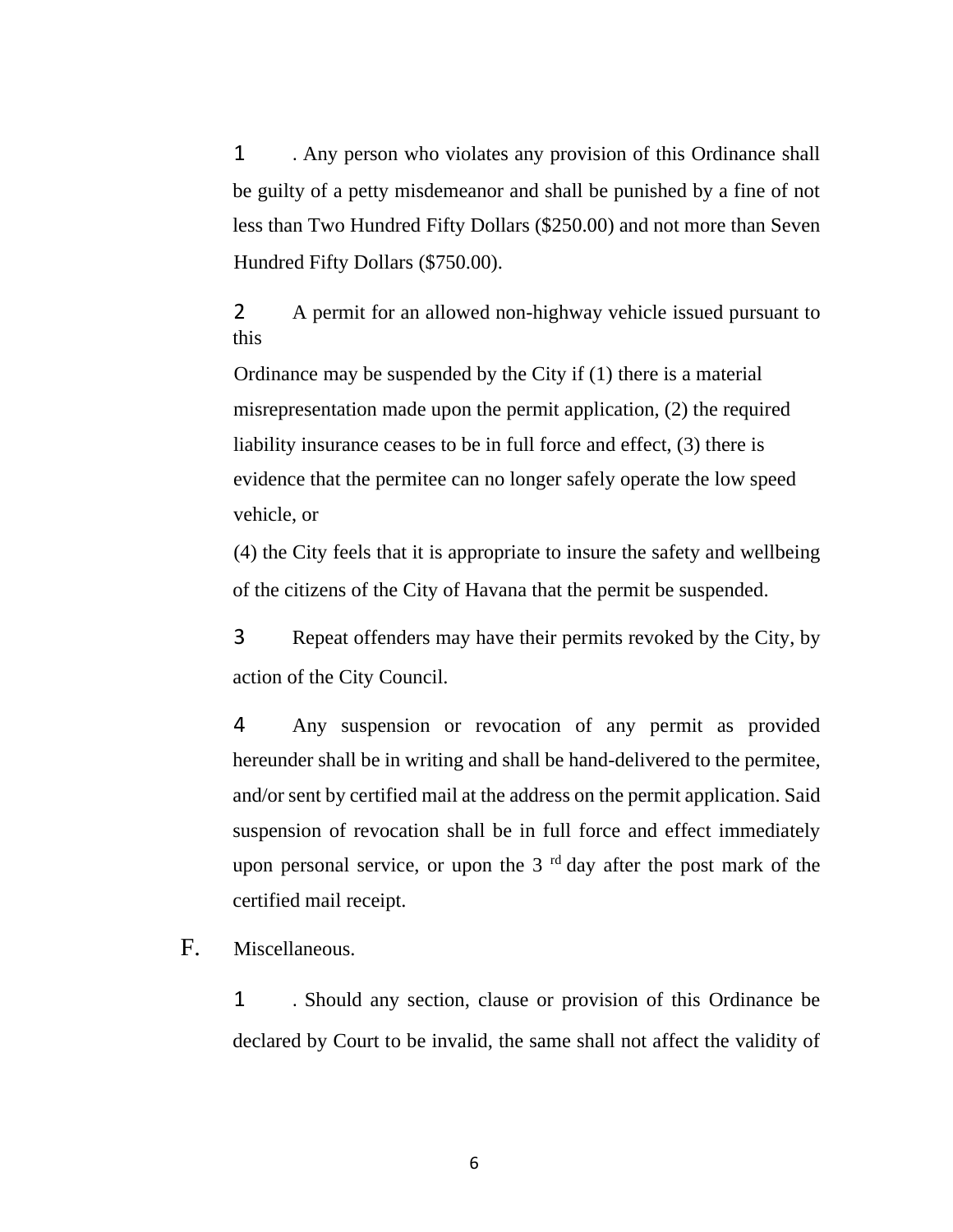this Ordinance as a whole or any part thereof other than the parts declared to be invalid.

2. Any Ordinance or any provision of another Ordinance of the City which are in conflict with the provisions of this Ordinance are to the extent of such conflict hereby repealed.

3. This Ordinance may be repealed, modified or amended in any respect in accordance with law.

ADOPTED this 5th day of April . 2022.

This Ordinance was passed by the City Council on April 5, 2022, and shall be in full force and effect after the passage and publication as required by law.

BRE A STADSHOLT, Mayor

ATTEST:

JESSE H LL, City lerk

It was moved by Councilman Griffin that the foregoing Ordinance 1458 be adopted.

Said Motion being seconded by Councilman Urish it was put to a vote with the following results:

Those voting "Aye", Councilman:

Chaney, Urish, McDowell, Cooper and Griffin